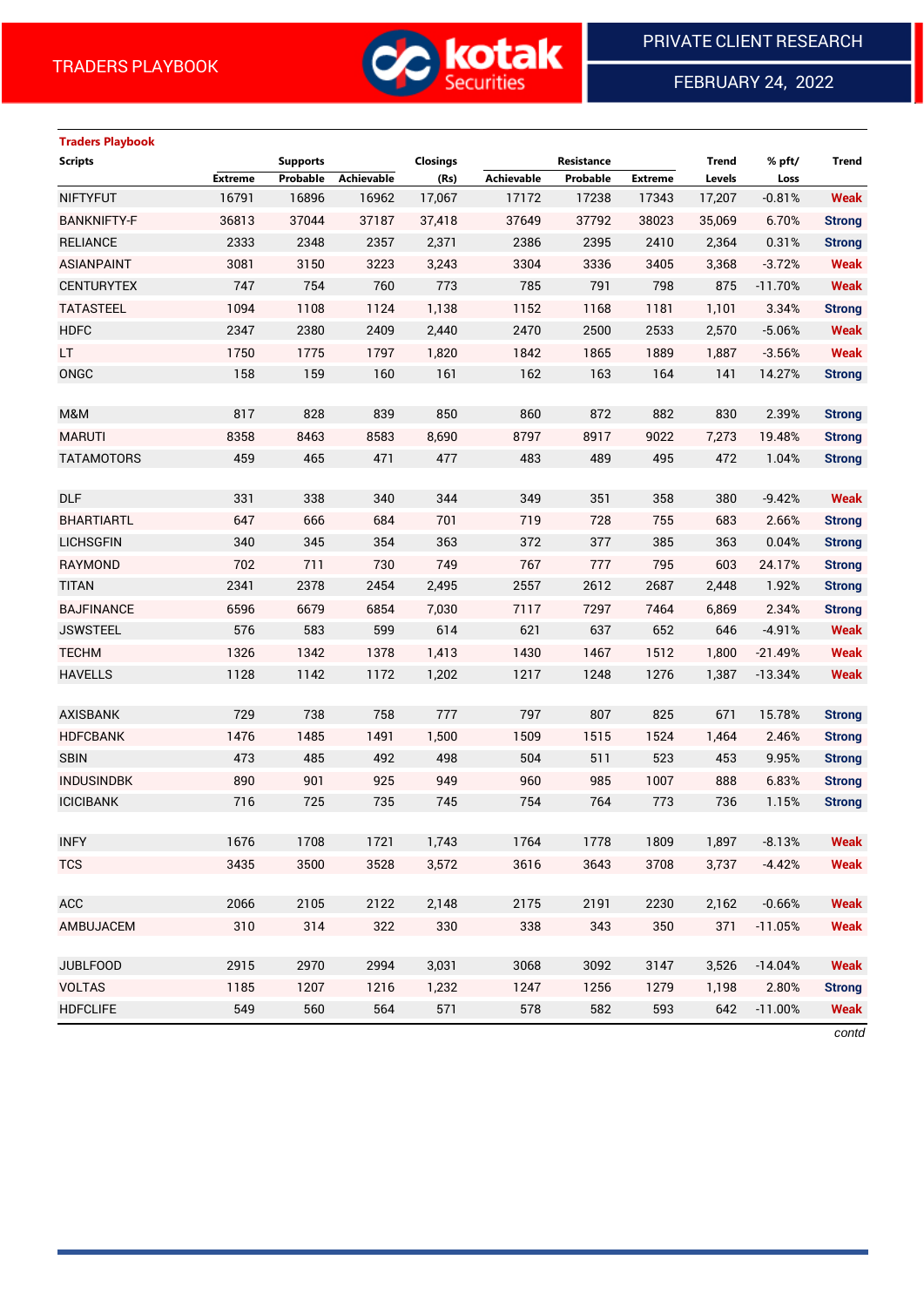## **Closing Pricess**

Closing price is that price at which a scrip closes on the previous day. Traders can start their intraday trade on this level. The stock or index should sustain above or below the closing price else you should exit the trade. Ideally, half a percent should be the stop loss above or below the closing price to enter the trade.

## **Trend**

Trend is the level at which the tendency of Indices and Stocks can be identified. For best results, you can use the 'Trend Remarks' to trade. A 'Weak' trend means that traders can trade with a negative bias. If the trend is 'Strong', you can trade long with a positive bias. Base price should be the closing price.

#### **Achievable (Supp/Resis)**

It is the price which can be achieved if the Index/Stock trades above or below the closing price. During normal course of trading, first levels are important as one can take profits around first resistance and supports levels.

## **Probable (Supp/Resis)**

It's a second resistance/support and can be achieved if stocks/indices are in trending mode. Events can lead stocks and indices to reach these levels.

#### **Extreme levels**

Sometimes, the stocks fall or rise to their average lowest or highest levels FOR THE DAY and that may act as an excellent contra buying or selling opportunity with a stop loss given in the table. This means buying around extreme support and selling around extreme resistance strictly with a given stop loss. For e.g. If the extreme support for Nifty is given at 5605, and in case the market comes down to similar levels, then you can initiate long positions with the given 'stop loss for long' in the column, say at 5585. If it breaks 5585 then the trader must exit the position. This is valid on both the sides.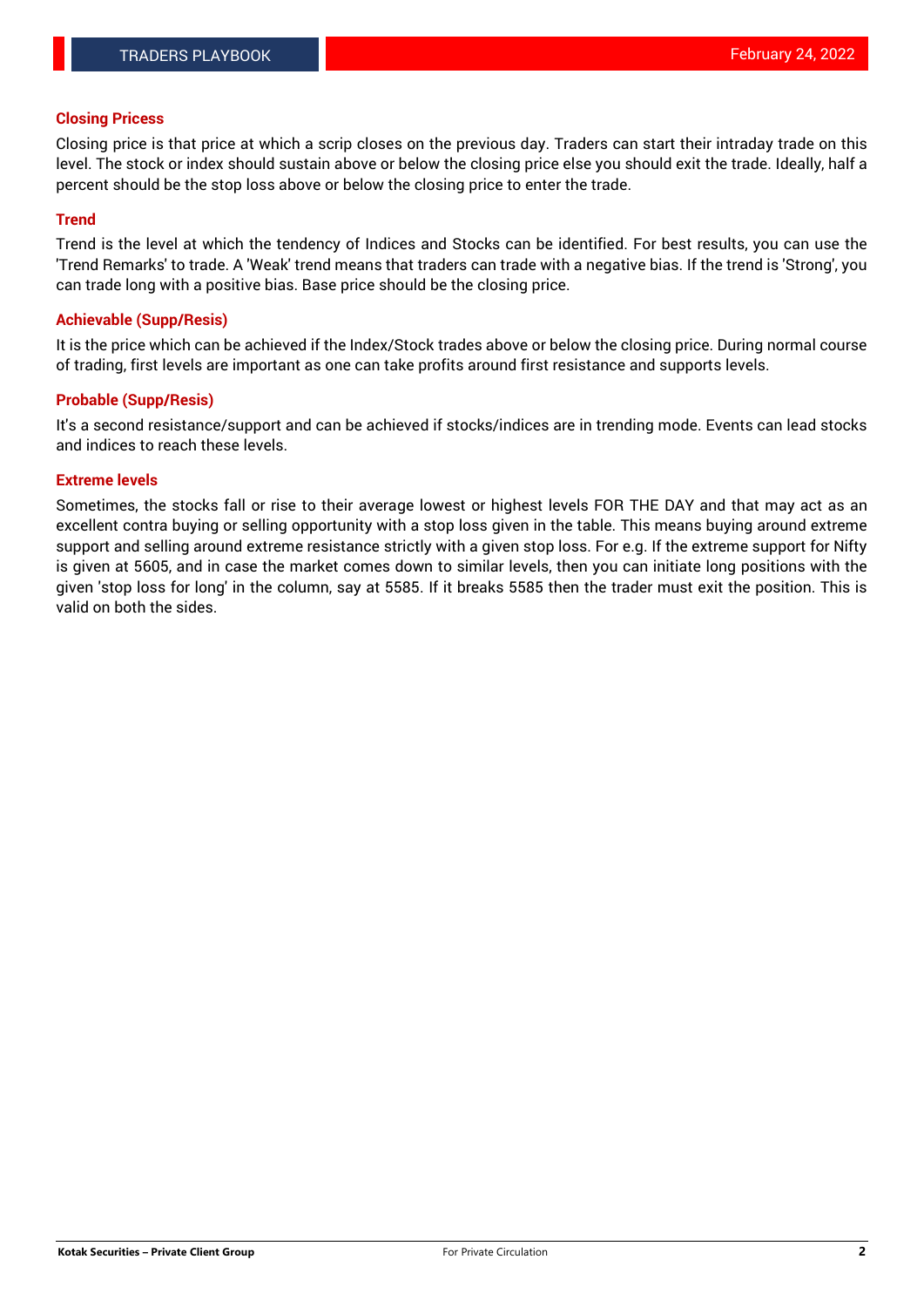## **RATING SCALE (PRIVATE CLIENT GROUP)**

| <b>BUY</b>             | $\overline{\phantom{0}}$ | A condition that indicates a good time to buy a stock. The exact circumstances of the signal will be determined by the indicator that an<br>analyst is using.  |
|------------------------|--------------------------|----------------------------------------------------------------------------------------------------------------------------------------------------------------|
| <b>SELL</b>            | $\overline{\phantom{0}}$ | A condition that indicates a good time to sell a stock. The exact circumstances of the signal will be determined by the indicator that an<br>analyst is using. |
| <b>Stop Loss Order</b> | $-$                      | An instruction to the broker to buy or sell stock when it trades beyond a specified price. They serve to either protect your profits or<br>limit your losses.  |

#### **FUNDAMENTAL RESEARCH TEAM (PRIVATE CLIENT GROUP)**

**Shrikant Chouhan Arun Agarwal Amit Agarwal, CFA Hemali Dhame** Head of Research Auto & Auto Ancillary Transportation, Paints, FMCG Banking & Finance shrikant.chouhan@kotak.com arun.agarwal@kotak.com agarwal.amit@kotak.com Hemali.Dhame@kotak.com

**Jatin Damania Purvi Shah Rini Mehta K. Kathirvelu** Metals & Mining, Midcap **Pharmaceuticals** Research Associate Support Executive jatin.damania@kotak.com [purvi.shah@kotak.com](mailto:purvi.shah@kotak.com) rini.mehta@kotak.com [k.kathirvelu@kotak.com](mailto:k.kathirvelu@kotak.com)  $+91$  22 6218 6440  $+91$  22 6218 6432

**Sumit Pokharna Pankaj Kumar** sumit.pokharna@kotak.com pankajr.kumar@kotak.com +91 22 6218 6438 +91 22 6218 6434

Oil and Gas, Information Tech Construction, Capital Goods & Midcaps

+91 22 6218 5408 +91 22 6218 6443 +91 22 6218 6439 +91 22 6218 6433

**TECHNICAL RESEARCH TEAM (PRIVATE CLIENT GROUP)**

**Shrikant Chouhan Amol Athawale Sayed Haider** [shrikant.chouhan@kotak.com](mailto:shrikant.chouhan@kotak.com) [amol.athawale@kotak.com](mailto:amol.athawale@kotak.com) Research Associate +91 22 6218 5408 +91 20 6620 3350 [sayed.haider@kotak.com](mailto:sayed.haider@kotak.com)

+91 22 62185498

# **DERIVATIVES RESEARCH TEAM (PRIVATE CLIENT GROUP)**

 $+91$  22 6218 5497

**Sahaj Agrawal Prashanth Lalu Prasenjit Biswas, CMT, CFTe** [sahaj.agrawal@kotak.com](mailto:sahaj.agrawal@kotak.com) [prashanth.lalu@kotak.com](mailto:prashanth.lalu@kotak.com) [prasenjit.biswas@kotak.com](mailto:prasenjit.biswas@kotak.com)